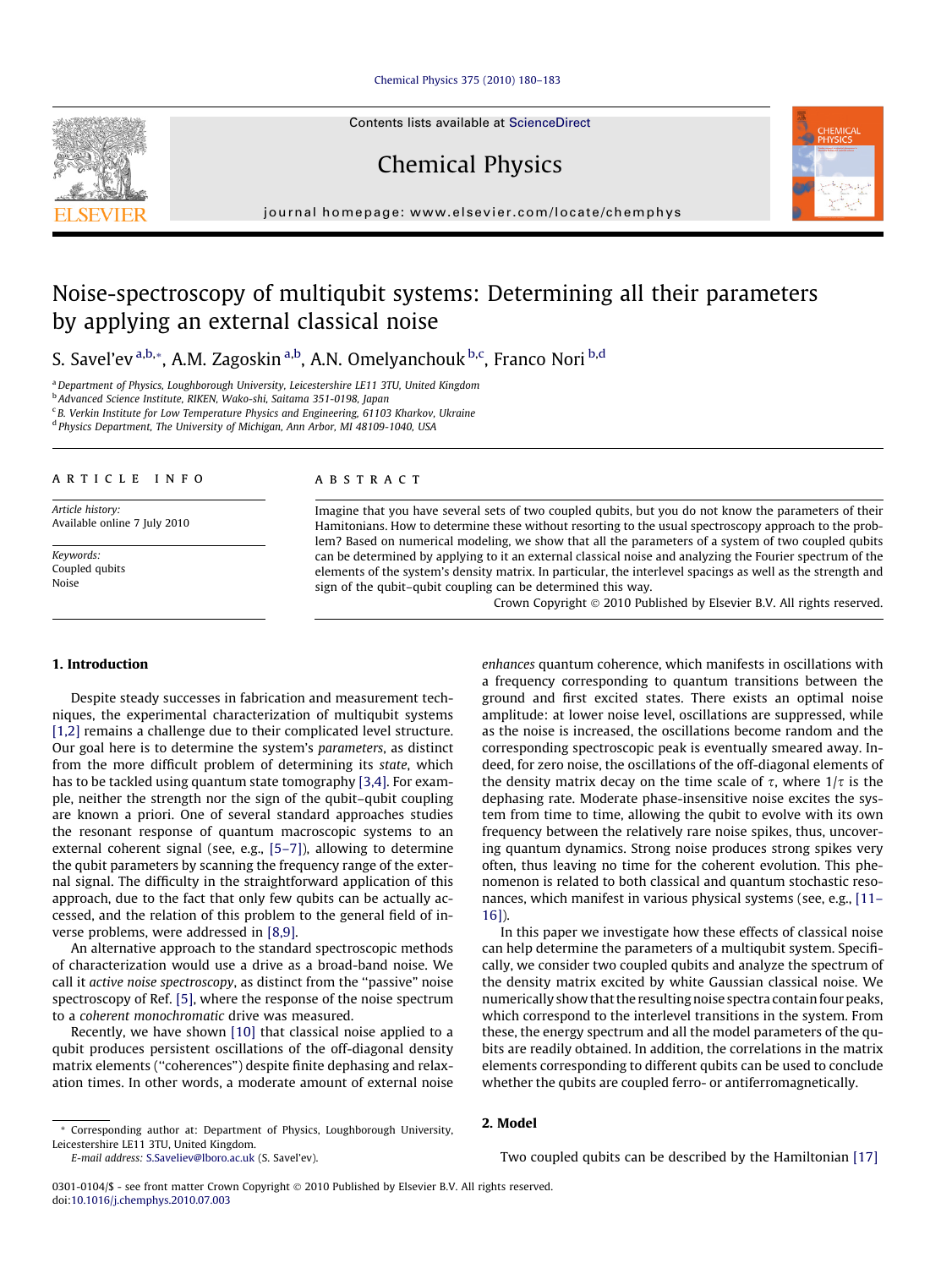<span id="page-1-0"></span>
$$
H = -\frac{1}{2} \sum_{j=1,2} \left[ \Delta_j \sigma_z^j + \epsilon_j(t) \sigma_x^j \right] + g \sigma_x^1 \sigma_x^2 \tag{1}
$$

where  $\sigma_{\rm z}^j$  and  $\sigma_{\rm x}^j$  are Pauli matrices corresponding to either the first (j = 1) or the second (j = 2) qubits, and the eigenstates of  $\sigma_z^j$  are the basis states in the localized representation of the jth qubit at zero coupling. Note that the results obtained below do not qualitatively depend on the type of coupling (e.g.,  $\sigma_x^1\sigma_x^2$  versus  $\sigma_y^1\sigma_y^2$ ): in any case the noise will allow to determine the parameters of the two-qubit Hamiltonian. For this reason, and for demonstrating the physical principles of noise-induced spectroscopy, we consider two identical qubits. The tunneling splitting energies  $\Lambda_{1,2}$  (in the case of the identical qubits we will be investigating here:  $\Delta_1 = \Delta_2 = \Delta$ ) are determined by the design and fabrication details of the device, while the bias energies  $\epsilon_j(t)$  can be controlled externally and, in our case, are only driven by the noise,

$$
\epsilon_j(t) = \delta \xi_j(t) \tag{2}
$$

The Gaussian white noise considered here is zero-averaged and delta-correlated:

$$
\langle \delta \xi_j(t) \rangle = 0, \quad \langle \delta \xi_j(t) \delta \xi_{j'}(t) \rangle = 2D \delta_{jj} \delta(t - t')
$$
 (3)

where *D* is the noise intensity, which should be defined for each particular system (see, e.g., the example of two flux qubits described below). The uncorrelated noise sources affecting the qubits (''local" noise) tend to be more detrimental to their quantum coherence than the correlated ones [\[18–22\]](#page-3-0), which makes Eq. (3) the ''worst case scenario".

#### 2.1. Master equation

By writing the qubit density matrix  $\hat{\rho}$  as

$$
\hat{\rho} = \frac{1}{4} \sum_{a,b=0,x,y,z} \Pi_{ab} \sigma_a^1 \otimes \sigma_b^2 \tag{4}
$$

we can rewrite the master equation

$$
\frac{d\hat{\rho}}{dt} = -i[\hat{H}(t), \hat{\rho}] + \hat{\Gamma}\hat{\rho} \nin the form \n\dot{H}_{0x} = A_2\Pi_{0y} - \Gamma_{\phi 2}\Pi_{0x} \n\dot{H}_{0y} = -A_2\Pi_{0x} + \epsilon_2(t)\Pi_{0z} - 2g\Pi_{xz} - \Gamma_{\phi 2}\Pi_{0y} \n\dot{H}_{0z} = -\epsilon_2(t)\Pi_{0y} + 2g\Pi_{xy} - \Gamma_2(\Pi_{0z} - Z_{T2}) \n\dot{H}_{x0} = A_1\Pi_{y0} - \Gamma_{\phi 1}\Pi_{x0} \n\dot{H}_{y0} = -A_1\Pi_{x0} + \epsilon_1(t)\Pi_{z0} - 2g\Pi_{zx} - \Gamma_{\phi 1}\Pi_{y0} \n\dot{H}_{z0} = -\epsilon_1(t)\Pi_{y0} + 2g\Pi_{yx} - \Gamma_1(\Pi_{z0} - Z_{T1}) \n\dot{H}_{xx} = A_2\Pi_{xy} + A_1\Pi_{yx} - (\Gamma_{\phi 1} + \Gamma_{\phi 2})\Pi_{xx} \n\dot{H}_{xy} = -2g\Pi_{0z} - A_2\Pi_{xx} + A_1\Pi_{yy} + \epsilon_2(t)\Pi_{xz} - (\Gamma_{\phi 1} + \Gamma_{\phi 2})\Pi_{xy} \n\dot{H}_{yx} = -2g\Pi_{z0} - A_1\Pi_{xx} + A_2\Pi_{yy} + \epsilon_1(t)\Pi_{xz} - (\Gamma_{\phi 1} + \Gamma_{\phi 2})\Pi_{yx} \n\dot{H}_{xz} = 2g\Pi_{y0} - \epsilon_2(t)\Pi_{xy} + A_1\Pi_{yz} - (\Gamma_{\phi 1} + \Gamma_2)\Pi_{zz} \n\dot{H}_{zx} = 2g\Pi_{y0} - \epsilon_1(t)\Pi_{yx} + A_2\Pi_{zy} - (\Gamma_{\phi 2} + \Gamma_1)\Pi_{zx} \n\dot{H}_{yy} = -A_1\Pi_{xz} - A_2\Pi_{yx} + \epsilon_2(t)\Pi_{yz} + \epsilon_1(t)\Pi_{zy} - (\Gamma_{\phi 1} + \Gamma_{\phi 2})\Pi_{yy} \n\dot{H}_{yz} = -A_1\Pi_{xz} - \epsilon_2(t)\Pi_{yy} + \
$$

Here we used the standard approximation for the dissipation operator  $\hat{\Gamma}$  via the dephasing and relaxation rates to characterize the intrinsic noise in the system. Also, hereafter we assume for simplicity that relaxation rates are the same for both identical qubits, i.e.,  $\Gamma_{\phi 1}$  =  $\Gamma_{\phi 2}$  =  $\Gamma_{\phi}$  and  $\Gamma_{r1}$  =  $\Gamma_{r2}$  =  $\Gamma_{r}$ , and that the temperature is low enough, resulting in the equilibrium values of the diagonal elements of the qubit density matrices being  $Z_{T2} = Z_{T1} = 1$ . All the simplifying assumptions (e.g.,  $\Delta_1 = \Delta_2$ ,  $\Gamma_{r1} = \Gamma_{r2}$ ,  $\Gamma_{\phi 1} = \Gamma_{\phi 2}$ , etc.) do not qualitatively affect our results reported below. For instance, if  $\Delta_1 \neq \Delta_2$ , the spectrum in [Fig. 2](#page-2-0) will have more peaks, corresponding to larger numbers of levels due to the lifting of the artificial degeneracy.

In the limit of zero coupling  $(g = 0)$ , there exists a solution of Eq. (5) with no entanglement between qubits. This solution can be written as a direct product of two single-qubit density matrices written through the corresponding Bloch vectors:  $\hat{\rho}_j = \frac{1}{2}(1 +$  $X_j \hat{\tau}_x + Y_j \hat{\tau}_y + Z_j \hat{\tau}_z$ ). The components of what can be called the Bloch tensor  $\Pi_{ab}$  are then all zero except for  $(\Pi_{ox},\Pi_{oy},\Pi_{oz})=(X_1,Y_1,Z_1)$ and  $(\Pi_{xo}, \Pi_{yo}, \Pi_{zo}) = (X_2, Y_2, Z_2)$ . If the interaction is not zero, the entanglement between these qubits generates all the components of the Bloch tensor to be non-zero [\[22,23\]](#page-3-0) and such an entangled state persists on the time scale  $1/\Gamma$  after the interaction is later switched off  $[g(t > t_0) = 0]$ .

This reflects the fact that, in the presence of interactions, the eigenstates of the system are entangled [\[22,23\],](#page-3-0) and the noise terms in the eigenbasis will thus maintain the off-diagonal terms in the density matrix of the two-qubit system.

## 2.2. Two flux qubits

As a specific example of our approach, which can be experimentally implemented, we propose to measure two (almost) identical superconducting flux qubits consisting of a superconducting loop interrupted by four Josephson junctions and coupled via a coupler loop [\[24\]](#page-3-0) (see Fig. 1). The state of each qubit is controlled by the applied magnetic flux  $\Phi_e^{(j)} = f_e^{(j)} \Phi_0$  through the loop, where  $\Phi_0$  is the flux quantum. In the vicinity of  $f_e^{(1)} = f_e^{(2)} = 1/2$ , the ground state of the system is a symmetric superposition of the states  $|L\rangle$  and  $|R\rangle$ , with a clock- and counterclockwise circulating superconducting current  $I_n$ , respectively. In the basis  $\{|L\rangle, |R\rangle\}$  the two-qubit system can be described by the Hamiltonian (1) with  $\epsilon_j = I_p \Phi_0 \delta f_e^{(j)}$  with classical flux bias fluctuations  $\delta f_e$  in the qubit loops around 1/2, while the tunneling amplitude  $\Delta$  is determined by the fabrication of the loop and the junctions. Note that the components of the density matrix can be measured *directly*, e.g., by monitoring the current fluctuations in the flux qubits:  $I_i(t) = I_p X(t)$ . The direct relation of this spectrum to the current/voltage noise spectrum in the resonant tank  $(LC)$  circuit coupled to the qubit was used in Ref. [\[5\].](#page-3-0)

#### 3. Simulation results

 $(5)$ 

Using the dimensionless time  $\bar{t} = t \Delta$ , we numerically solved the system (5) by the Ito method for two coupled qubits driven only by



Fig. 1. Schematic diagram of two coupled flux qubits, each one with four Josephson junctions. These qubits can be coupled [\[24\]](#page-3-0) via the central coupler loop allowing to change the magnitude and sign of the coupling constant g.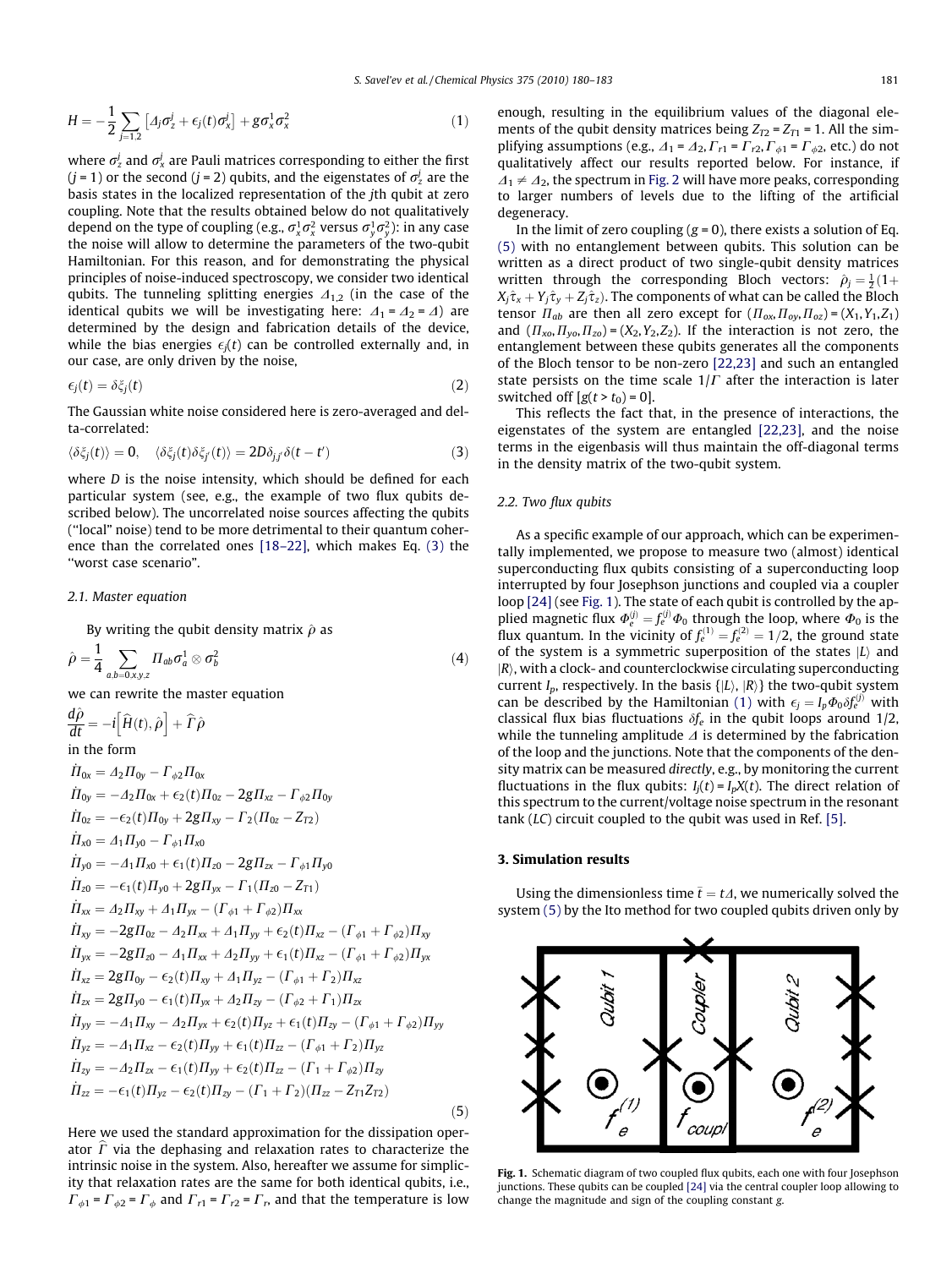<span id="page-2-0"></span>white classical noise, choosing parameters for damping  $\Gamma_{\phi}/\Delta = \Gamma_r/2$  $\Delta$  = 0.1 close to the ones experimentally found in flux qubits. The spectra of  $X_1 = \prod_{\alpha x}$  and  $Z_1 = \prod_{\alpha z}$ , for  $g = 0.5$ , are shown in Fig. 2. Since this two-qubit system is only driven by noise, the spectrum of both  $X_1$  and  $Z_1$  is enhanced by increasing the noise, and peaks become more distinguished if noise is not too high. These spectra exhibit four maxima, whose positions nicely agree with the frequencies of the interlevel transitions (in units of  $\Delta$ ):

$$
2\pi v_1 = \omega_1 = 2g, \quad 2\pi v_{2,3} = \omega_{2,3} = \sqrt{1 + g^2} \pm g,
$$
  

$$
2\pi v_4 = \omega_4 = 2\sqrt{1 + g^2}
$$
 (6)

which have values  $v_1 \approx 0.16$ ,  $v_2 \approx 0.1$ ,  $v_3 \approx 0.26$ , and  $v_4 \approx 0.36$ . Two peaks out of these four frequencies are clearly seen on the  $S_X$  spectra in Fig. 2, while the other two peaks are better seen on the  $S_z$  spectra. Either of these two spectra is sufficient to measure both the coupling constant g and the tunneling splitting energy  $\Delta$ , while the remaining spectrum can be used for control. Note here that, unlike the single-qubit case [\[10\],](#page-3-0) there are peaks on both  $S_x$  and  $S_z$  even for small values of the coupling strength g, which illustrates our earlier remark



**Fig. 2.** Spectral density  $S_x(\omega)$  (top panel) and  $S_x(\omega)$  for two values of the noise (D/  $\Delta$  = 0.04 and D/ $\Delta$  = 0.013) and normalized coupling g/ $\Delta$  = 0.5. Four peaks, two per panel, can be easily distinguished, and these correspond to the four interlevel frequencies  $v_1$ ,  $v_2$ ,  $v_3$ , and  $v_4$ . The insets show their corresponding time sequences  $X(t)$  and  $Z(t)$ .

on the entangled nature of the eigenstates revealed by classical noise.

To determine whether the coupling is ''ferro-" or ''antiferromagnetic", that is, the sign of the coupling constant g, we study the time correlations in the density matrix elements  $\Pi_{\text{ox}}(t) = X_1(t)$ and  $\Pi_{xo}(t) = X_2(t)$ , for  $g = \pm 0.7$  and  $g = 0$ . Numerically solving Eq. [\(5\)](#page-1-0) we obtained the time sequences  $X_i(t_i)$  shown in Fig. 3, where  $t_i$  is the discretized time of the simulation. Correlations and anticorrelations are clearly seen for ferromagnetic and antiferromagnetic coupled qubits, while almost no correlations are seen for the decoupled ones. A qualitative physical picture of these correlations in the time domain is readily understood. For instance, for ferromagnetic coupling, the Bloch vectors of the two qubits tend to align for weak enough noise. A stronger noise excites partially-coherent oscillations in the intervals between two sequential noise spikes, but the qubit–qubit oscillations still tend to preserve the ferromagnetic ordering (which results in the correlations seen in Fig. 3) even for the dynamically evolving qubits. Similarly, the



Fig. 3. Time sequences for  $X_1(t) = \prod_{\text{ox}}(t)$  (continuous red curve) and  $X_2(t) = \prod_{x \infty}(t)$ (dot-dashed black curve) for values of the coupling constant  $g = \pm 0.7$  (top two panels) and 0 (third panel). The anti-correlations (top panel,  $g > 0$ ) and correlations (second panel,  $g < 0$ ) are clearly seen for non-zero coupling ( $|g| = 0.7$ ), while there are no correlations for  $g = 0$ . The bottom panel shows the dependence of the correlation coefficient r on the coupling constant g, when  $D/\Delta = 0.013$ . (For interpretation of the references to color in this figure legend, the reader is referred to the web version of this article.)